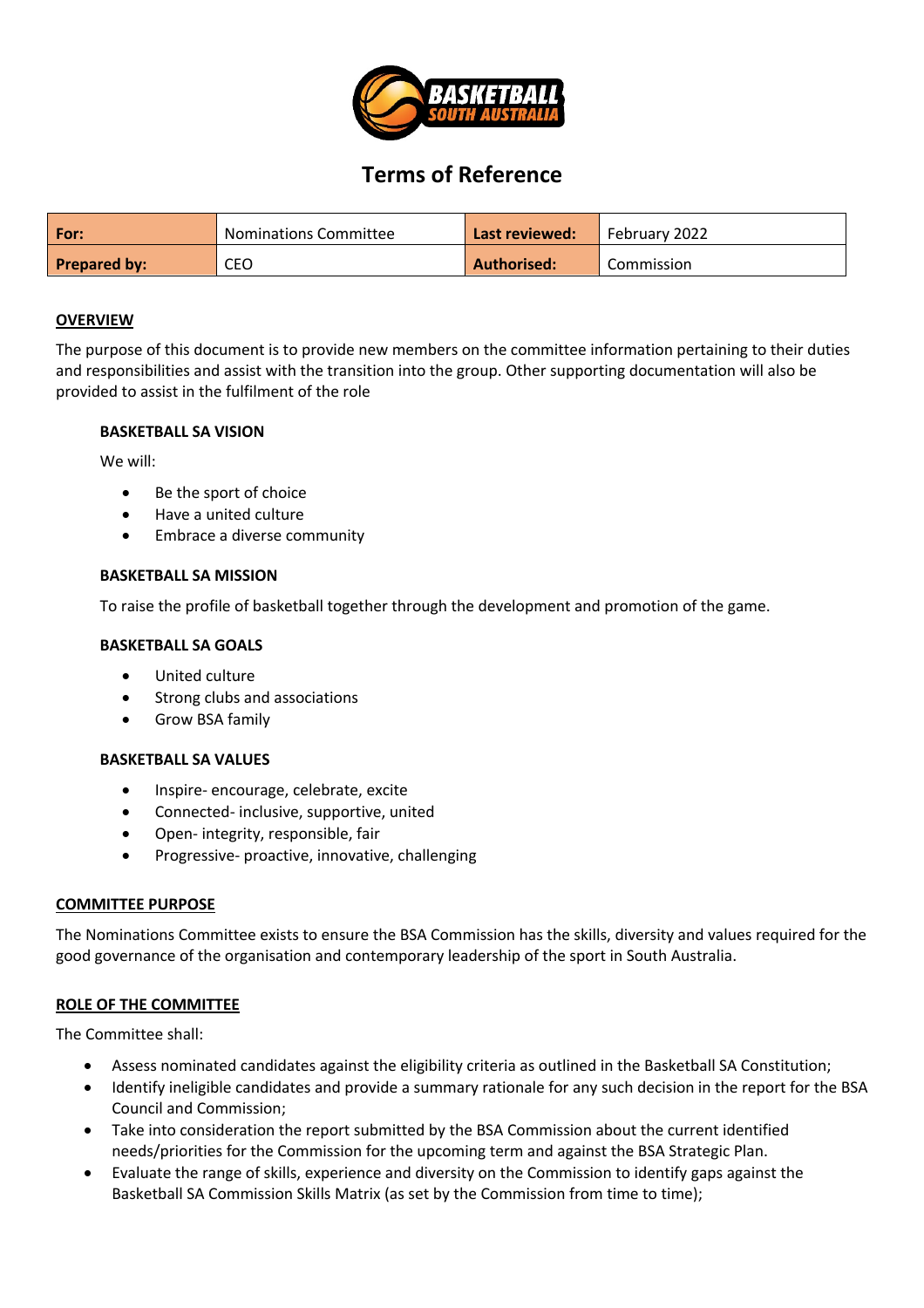- Conduct all necessary and appropriate inquiries into the background and qualifications of candidates to ensure risks are mitigated (including referee checks);
- Identify and rank potential 'best fit' candidates against the BSA Commission Skills Matrix and in consideration of the Commission's diversity mix, and provide a report to the BSA Council and the BSA Commission
- Provide (as an attachment to the Nominations Committee Report) a full list of candidates and their completed nomination form
- Act diligently and in good faith and declare any conflicts that may occur in the process.

# **AUTHORITY AND INDEPENDENCE**

## **AUTHORITY**

The Committee has no executive power, unless delegated by the Commission.

# **MEMBERSHIP**

#### **MEMBERS**

The Committee shall consist of the following:

- Three individuals, who shall meet the Qualification of an Independent Commissioner outlined in the Basketball SA Constitution (clause 18.2 (excluding (a)) and in no way have any conflicts of interest with the duties of the Committee.
- One of the members may be an Independent BSA Commissioner that is not up for election and has no conflict of interest.
- One member will act as Chair of the Committee.
- A fourth individual may be appointed for the purpose of succession planning. This individual will contribute to the process in a learning capacity but will not have a vote in how candidates are ranked.

Members of the Nominations Committee will serve for two years.

#### **APPOINTMENT PROCESS**

The Commission will appoint Committee Members from an Expression of Interest process.

The Commission will ensure vacancies on the Nominations Committee are filled within 8 weeks prior to a proposed AGM.

#### **CHAIR**

A Chair and Deputy Chair for the Committee shall be selected from within the group at the first meeting after elections. The Chair will serve for one year and ideally will have relevant experience to perform the role.

#### **MEETINGS**

#### **FREQUENCY**

The Committee shall meet at least once a year and more if deemed necessary by the BSA Commission or Committee Chair.

#### **MEETING DAY AND TIME**

The regular meeting shall normally be held at least 5 weeks prior to the AGM. The time and place to be set on the agenda.

The Committee may elect to conduct meetings using any form of technology that allows each member the opportunity to effectively participate.

#### **ATTENDANCE**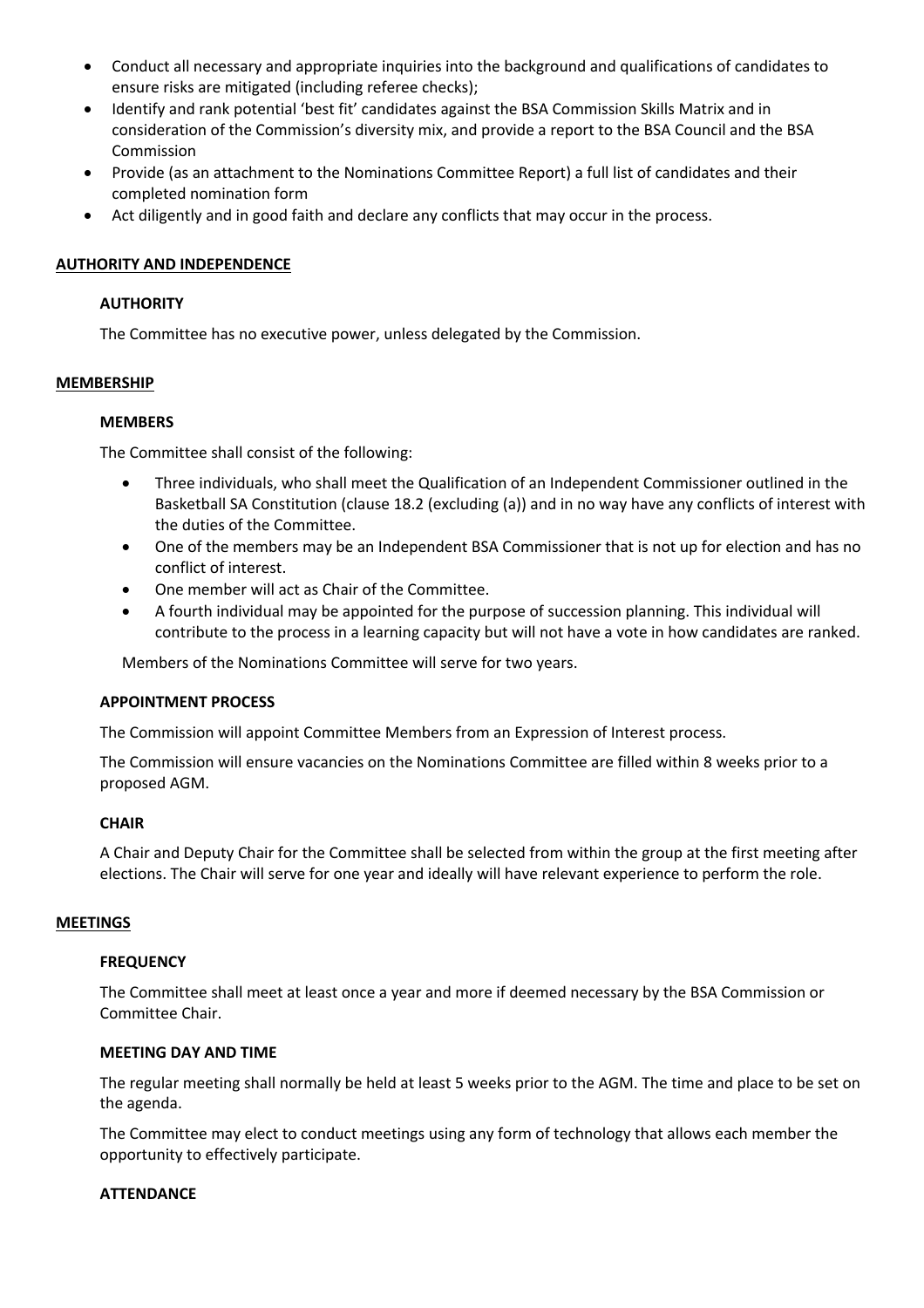The CEO shall attend meetings of the Nominations Committee in an ex-officio capacity. The CEO will play no active part in the Role of the Committee but be available to clarify the information supplied to the Committee.

## **QUORUM**

A quorum consists of three committee members.

# **AGENDA**

A meeting of the Nominations Committee to assess Commissioner candidates will not require an Agenda.

Other business can be raised at a meeting, but it will be at the discretion of the Chair whether it shall be discussed or passed over to the next meeting.

Other business may be considered out of session by electronic or other means and should be minuted and provided to the next available formal meeting. Communication of these items should be directed through the Chair to disseminate to Committee members.

#### **SUPPORTING DOCUMENTS**

Supporting documents are to be prepared for the meetings and distributed to the Committee members via email no less than 1 week prior to each scheduled meeting.

#### **MINUTES**

Minutes are to be taken by a member of the Committee at every meeting of the Committee by a Committee member appointed by the Chair.

Minutes will take the form of a Report from the Nominations Committee. The Report will detail the process taken by the Committee, any conflicts of interest declared, and the recommendations of the Committee. The report shall be distributed to the Committee members within one week of the date of the meeting and a copy forwarded to the CEO for distribution to member groups and the Commission.

#### **APPOINTMENT OF SUB-COMMITTEE/S OR WORKING GROUPS**

The Committee shall only have the rights vested to it by the Commission and may not assign or delegate any task or responsibility within these Terms of Reference.

# **CONFIDENTIALITY**

The members of the Committee in accepting their role agree to abide by the terms and conditions of the Basketball SA Confidentiality policy, which is attached as an addendum to this document.

#### **CULTURE AND CODE OF CONDUCT**

Our goal of being member focused can only be maintained and enhanced with your assistance and, in joining the Nominations Committee, you share our commitment to providing the best service to our members. For this to be achieved, your ideas, suggestions and initiatives are encouraged as we strive to improve the way we do things.

The members of the working group in accepting their role agree to Basketball SA's culture, values and conduct which involves acting with integrity and professionalism, in our dealings with each other and our stakeholders. We are committed to ongoing professional development and to fostering an environment where everyone's contributions are valued. Our work ethics centre on taking responsibility for decisions, pride in our work, sharing knowledge, and expertise with others, and a willingness to contribute to the resolution of issues in a collaborative manner.